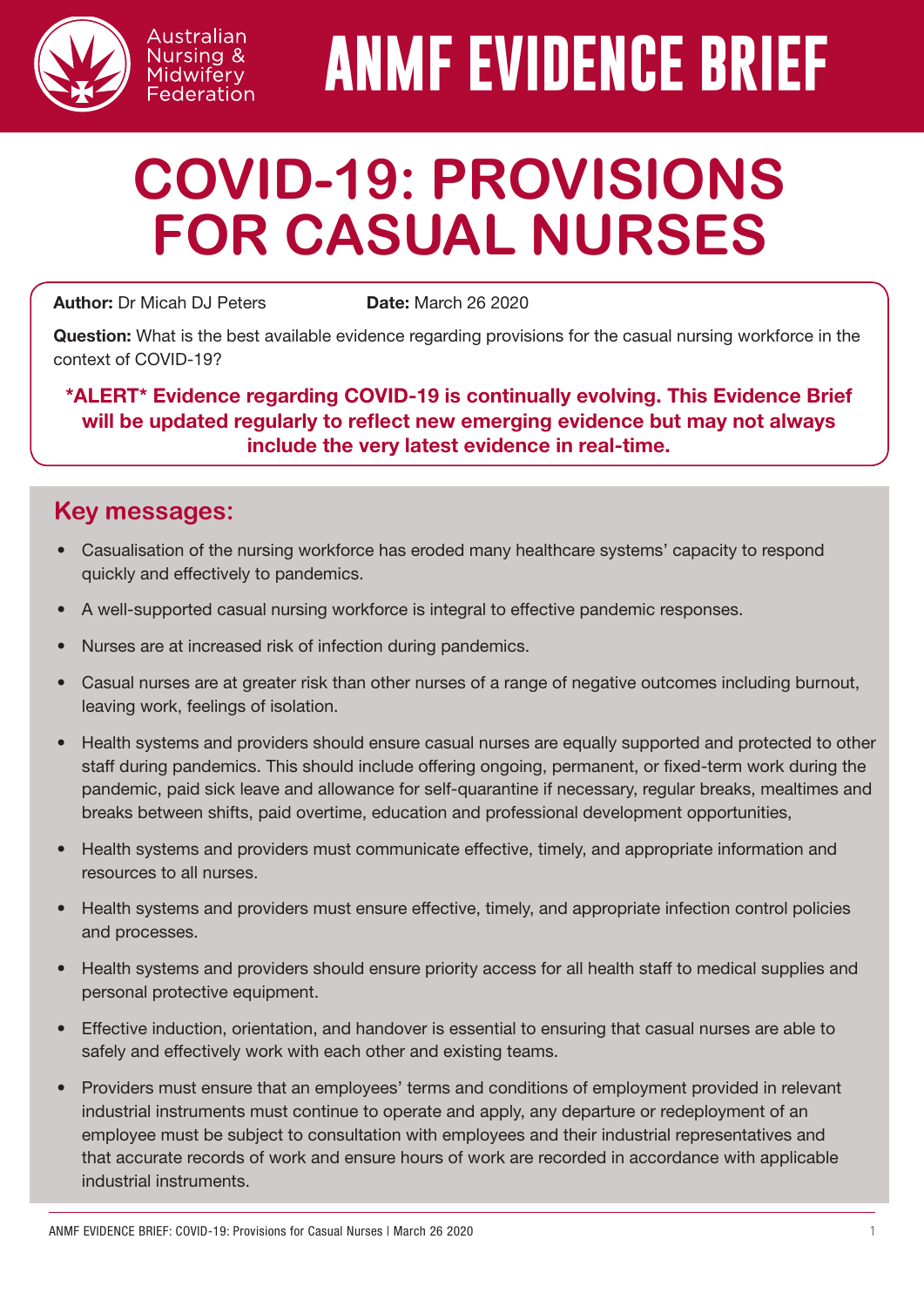# **Summary**

Nurses are integral to the effective operation of healthcare systems globally. Nurses who work casually, including agency, temporary, and part-time workers make up a sizable proportion of many nations' nursing workforce. These staff are particularly important when the permanent and full-time nursing workforce is unable to meet demand. During infectious disease outbreaks such as a pandemic, nurses are at the frontline of response efforts and shortages are common due to surges in the numbers of new patients entering the healthcare system on top of those with regular conditions. Ensuring that casual nurses are effectively and appropriately supported and empowered to contribute to pandemic response efforts will be essential to successful responses to the ongoing COVID-19 pandemic facing many health systems globally.

## **Background**

#### COVID-19 pandemic

COVID-19 (from 'severe acute respiratory syndrome coronavirus 2' (or 'SARS-CoV-2') is a newly discovered (novel) corona virus first identified in Wuhan, Hubei province, China in 2019 as the cause of a cluster of pneumonia cases.<sup>1</sup> Coronaviruses are similar to a number of human and animal pathogens including some of those which cause the common cold as well as more serious illnesses including severe acute respiratory syndrome (SARS) and Middle East respiratory syndrome (MERS). Since discovery, COVID-19 has spread to many countries and was declared a pandemic on 30 January 2020.1

Health systems globally are facing many challenges in responding to increasing numbers of COVID-19 cases with many countries and regions declaring a 'State of Emergency' regarding the outbreak. Nurses, as the most numerous members of the health workforce, are at the front line of identifying, managing, and treating patients with confirmed or suspected COVID-19 infection as well as dealing with ongoing and everyday healthcare activities. Responses to COVID-19 are varied and evolving across nations and regions and have resulted in widespread and often significant changes to health systems and everyday life more broadly.

#### Nursing workforce casualisation

Several systematic solutions to issues regarding healthcare human resources' capacity to effectively respond to threats such as a pandemic include; effective systems for identification, coordination, and deployment of emergency healthcare human resources, systems of cross-training and re-assignment of staff, networked systems of expert field support to ensure all members of the health workforce have access to the expertise they need when they need it, including more effective alignment of expertise, training, and support.<sup>2</sup>

Prior to the COVID-19 pandemic many countries have increasingly adopted casual working arrangements for nurses and other members of the healthcare workforce, with some countries including Australia, the United States, and Canada where a large proportion of nurses work on a casual basis.<sup>3</sup> Casualisation of the nursing workforce has been linked to global and national nursing shortages, professional development issues, health service planning, safety and quality, and the wellbeing of nurses themselves.<sup>4</sup> In relation to the similar severe acute respiratory syndrome (SARS) pandemic, casualisation of the nursing workforce has also been linked with reduced surge capacity, lower cost-efficiency, and reduced safety and health of both nurses and patients.<sup>5,6</sup> Highly casualised nursing workforces also appears to lead to shortages and issues with continuity of care and teamwork, despite often being necessary to large-scale disease responses for many health systems and providers.5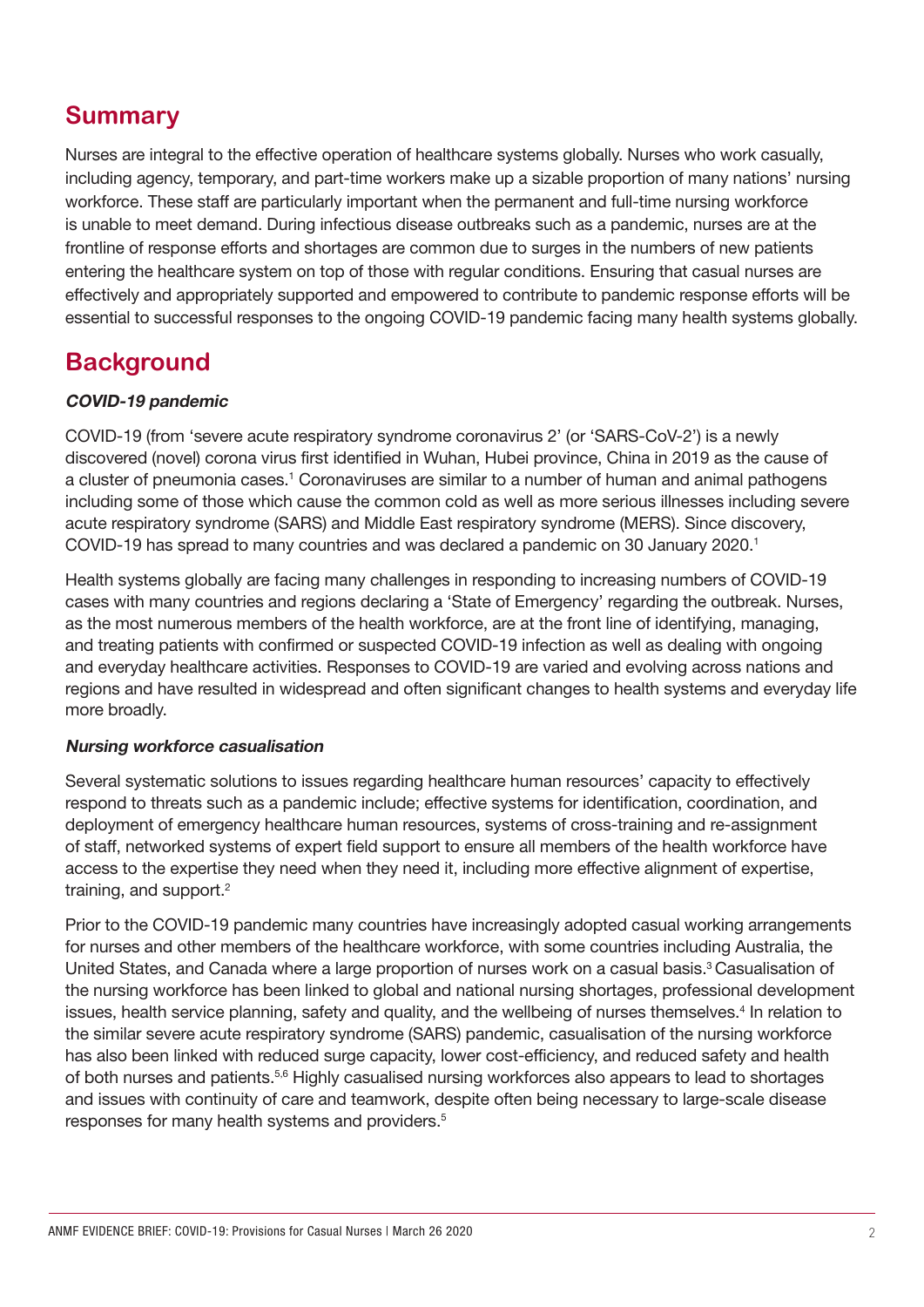As with previous pandemics, with the outbreak of COVID-19 and the associated pressure on health and the community, governments, health systems, and providers may modify their policies and processes regarding the employment of casual workers to cope with surges in the number of patients presenting or in the community with suspected or confirmed COVID-19 infection.<sup>7</sup> The SARS pandemic and response offers relevant evidence and insight into management of current approaches regarding the casual nursing workforce in relation to COVID-19.<sup>6,8,9</sup>

Since the outbreak of COVID-19 and the ensuing pandemic, demand for healthcare workers has increased and will continue to do so. Systematic reviews have noted however, that while willingness to work may still be moderate to high, willingness to work of healthcare staff during pandemics can however suffer,<sup>10</sup> and appears to decrease as events unfold.<sup>11</sup> Healthcare workers are at particular risk of infection during pandemics and the healthcare system and providers should seek to implement effective strategies to prevent and minimise infection, especially during early stages of a pandemic.12 Nurses who perform casual work, either as a supplement to permanent work, or through employer-based banks or agencies, supply vital workforce capacity to healthcare systems during pandemics.<sup>13</sup> From past pandemics (eg. H1N1), nurses are more likely to be redeployed to fill demand than other healthcare workers.14 Given the greater utilisation of casual employees during these early stages of the COVID-19 pandemic and for the foreseeable future, casual employees should be offered ongoing, permanent, or fixed-term work and must be equally protected

## **Summary of Evidence**

#### Physical health and wellbeing

- Previous pandemic experience shows that nurses are one of the most at-risk groups for infection which is detrimental to the health and wellbeing of individual nurses, raises challenges for healthcare worker transmission, and increases absenteeism due to sickness. Priority access to medical resources and personal protective equipment should be ensured for at-risk workers.15
- Health systems and providers must ensure appropriate and effective infection control safeguards and incentives (ie. personal protective equipment; education and training; and personal support) to encourage compliance to protect all workers and their families.16
- Risk response plans should include ensured, paid sick leave including for casual staff due to worker-worker and worker-patient infection risks.<sup>17</sup>
- Provision of medical and personal protective equipment must be accompanied by clear, consistent, and evidence-based information regarding compliance and correct use.

#### Willingness to work

- Casual nurses are at greater risk of leaving the sector and experiencing scheduling issues due to working across different employers.<sup>6</sup> Healthcare workers who are women, part-time (including casual), or have children or childcare obligation may be less willing to work during a pandemic event than others.<sup>10</sup> Employees are entitled to refuse alternative working arrangements without discrimination (for example to care for children, elderly relatives etc).
- Offering on-site treatment and care where available for healthcare workers' families,<sup>11</sup> improving workers' safety in the workplace (ie. via provision of appropriate and effective personal protective equipment), training in pandemic preparedness, increasing confidence in personal skills and communication, highlighting the importance of workers' roles, and providing timely information may increase commitment and willingness to work during pandemic events.<sup>10</sup>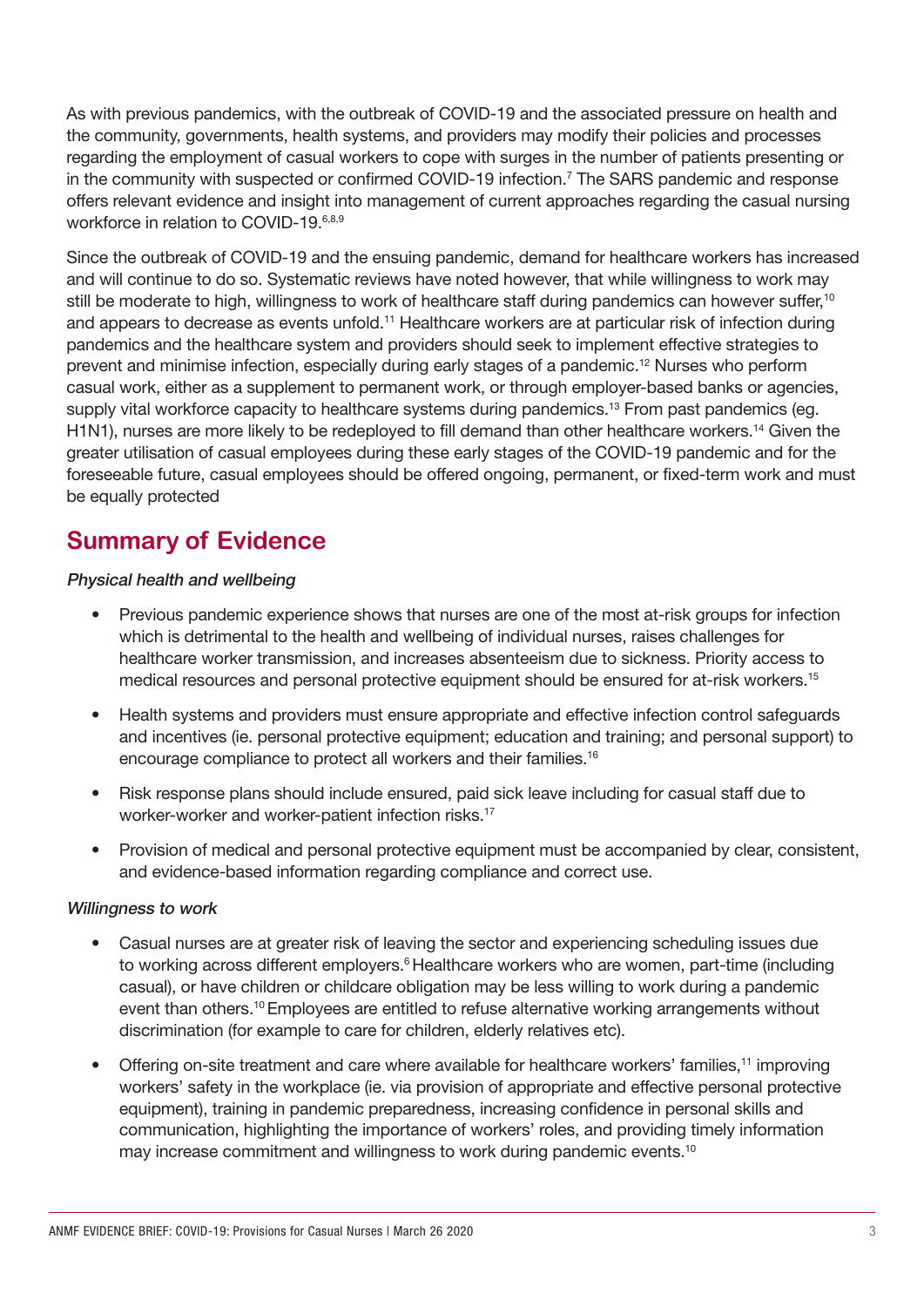#### Psychological health and wellbeing

- Casual nurses can be at higher risk of fatigue, lower risk awareness, burnout, and marginalisation by full-time colleagues.<sup>6</sup> Provision of meal and rest breaks and reasonable breaks between shifts can alleviate stress and enhance coping.
- Reducing pandemic-related stress among workers may best be accomplished through interventions designed to enhance resilience, stress appraisal, and coping of psychologically healthy people. Organisations can focus upon ensuring effective training, support, the development of material and relational reserves, leadership, and a culture of organisational justice.<sup>8,18</sup>
- Casual nurses can feel isolated in clinical practice. Communication and teamwork between staff must be fostered to enhance patient safety and quality of care.<sup>19</sup>
- Psychological impact of infectious disease outbreaks can be minimised through establishment of a supportive workplace environment (ie. specialised training and education, supportive and approachable management, regular communication and information including use of web-based tools, preparation for negative experiences, suitable occupational health policies) particularly for those with the greatest patient contact.<sup>15,20,21</sup>

#### Workforce planning and support

- Pre-existing nursing shortages limit providers' ability to handle surges. Consistent and adequate staffing based on empirical evidence regarding safety and quality of care underpins both facilitybased surge capacity and reduces the need to rely on outside resources.<sup>2</sup>
- Reducing and preventing nurse burnout and intention to leave and supporting improved job satisfaction contributes to low nurse turnover and better retention.<sup>2</sup>
- Providers should focus on enhancing the nursing practice environment through: fostering productive relationships between nurses, doctors, allied health and ancillary staff; enabling meaningful nursing involvement in hospital affairs and decision-making; striving to continually improve the quality of patient care and responding to the concerns of nurses involved in that care; and investment in nursing professional development.<sup>2</sup>
- Nurses may work across different organisations in varying capacities (ie. a primary permanent parttime position and a separate casual/temporary part-time position). Reliance on an available pool of temporary workers to fill staff shortages during demand surges may overestimate supply and may presume workers are not required in their other place of employment.2
- Social distancing and travel restrictions are known to impact upon nurses' movement and health systems' ability to respond effectively to shortages during a surge.<sup>2</sup>
- Maintaining an adequate number of appropriately skilled staff is vital during a pandemic and higher acuity patients should be matched with more experienced and skilled staff. Less experienced staff and agency/casual nurses who are less familiar with the environment should receive effective supervision.<sup>13</sup>
- Employers should provide paid sick leave for all employees including casual and agency staff. This leave should be reimbursed by government.15
- Overtime becomes increasingly necessary during pandemic surges and reduced staff numbers; employers should offer paid overtime for all staff including casual staff.<sup>6</sup>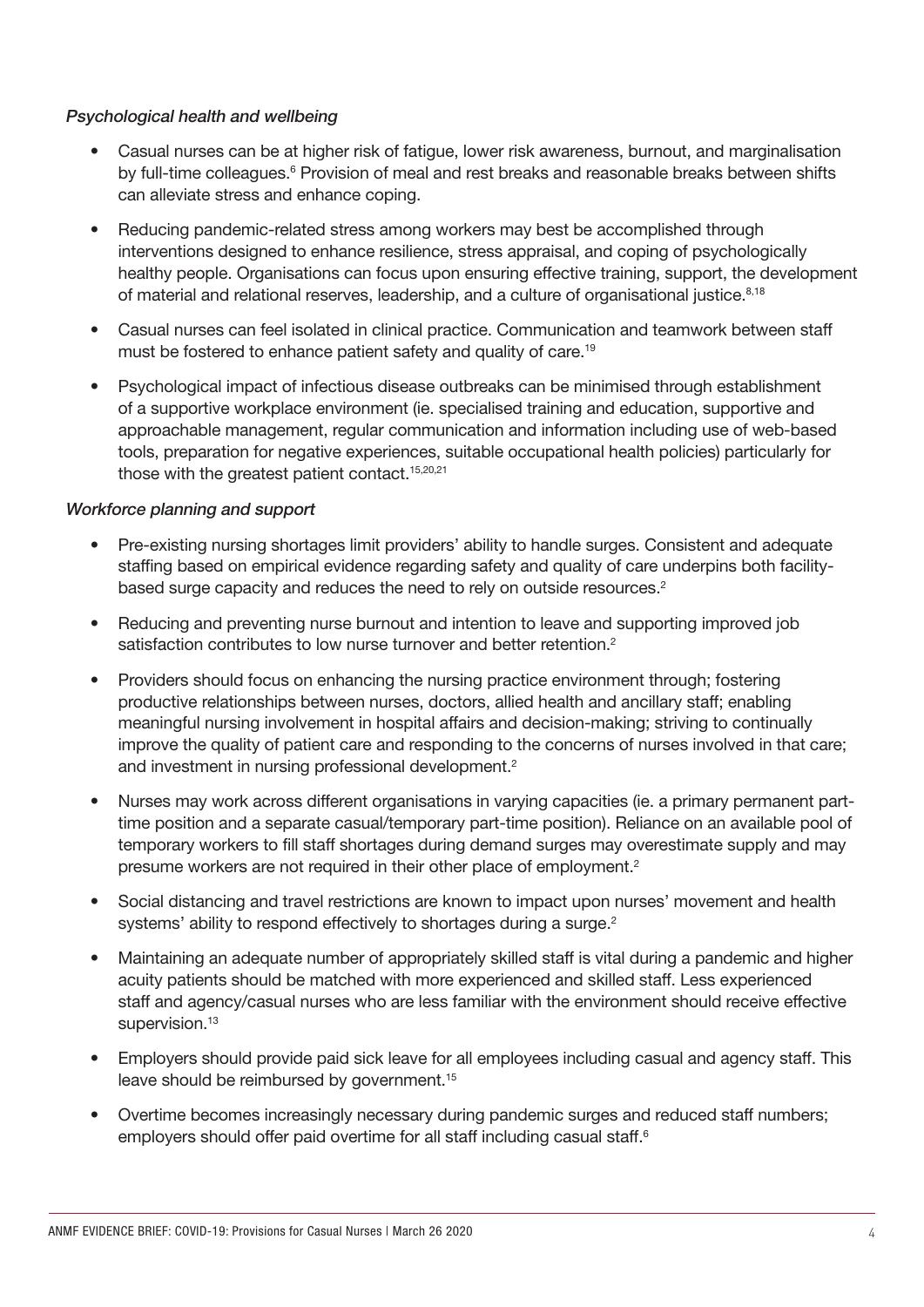- Ensure contingencies are in place to pay casual employees average earnings when required to self-isolate as a result of casual placement (this could include, agency payment, employer paying extra, Government wage subsidy, or fast track access to welfare payments).
- Employers should conduct appropriate risk assessments before deploying or redeploying casual employees.

#### Legal issues

- Issues regarding jurisdictional registration/licensure restrictions, workers compensation limitations, and civil liability are known to impact upon nurses' and health systems' ability to respond effectively to shortages during a surge.<sup>2</sup>
- Providers should ensure that a safe workplace that meets acceptable Department of Health and other regulatory standards including occupational health and safety requirements is maintained and that casual staff are suitably informed and aware of their responsibilities and rights in regard to their own, colleagues, and patients health and safety including laws and regulations regarding self-isolation if necessary.

#### Induction, orientation, and handover

• Working outside individual areas of past experience and expertise can be challenging for casual nurses and potentially mean that a nurse is asked to work outside their scope of practice.19 Structured, high-quality induction, orientation and handover policy and practices both by casual nurse agencies and at the organisation are necessary to support effective support and utilisation of casual nurses.<sup>19</sup>

#### **Education**

• Casual nurses may experience deficiencies and access to education and professional development opportunities within organisations.19 Clinical guidelines and other resources should be provided to all staff including casual staff to deliver an equivalent level of care.<sup>6</sup>

#### Industrial and employers

- Employers must keep accurate records of work and ensure hours of work are recorded in accordance with applicable industrial instruments.
- An employees' terms and conditions of employment provided in relevant industrial instruments must continue to operate and apply.
- Any departure or redeployment of an employee must be subject to consultation with employees and their industrial representatives.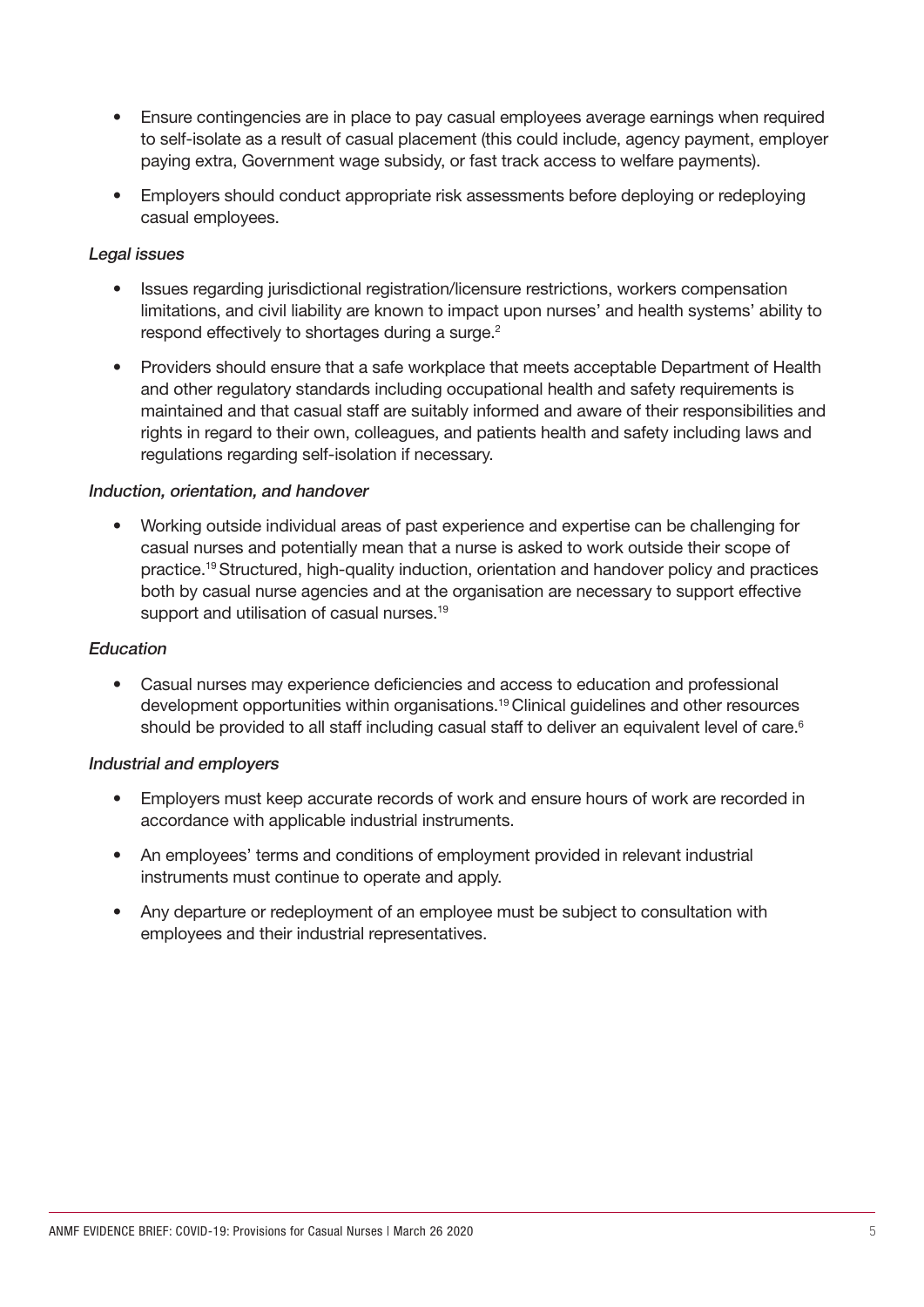# **References**

- 1. Organization WH. Director-General's remarks at the media briefing on 2019-nCoV on 11 February 2020. [https://www.who.int/dg/speeches/detail/who-director-general-s-remarks-at-the-media-briefing-on-2019](https://www.who.int/dg/speeches/detail/who-director-general-s-remarks-at-the-media-briefing-on-2019-ncov-on-11-february-2020) [ncov-on-11-february-2020](https://www.who.int/dg/speeches/detail/who-director-general-s-remarks-at-the-media-briefing-on-2019-ncov-on-11-february-2020) (accessed Mar 25 2020).
- 2. Regan S, MacDonald M, Allan DE, Martin C, Peroff-Johnston N. Public health human resources: a comparative analysis of policy documents in two Canadian provinces. Human Resources for Health 2014; 12(1): 13.
- 3. Becker S, McCutcheon H, Hegney D. Casualisation in the nursing workforce-the need to make it work. Australian Journal of Advanced Nursing (Online) 2010; 28(1): 45.
- 4. Aitken RL, Manias E, Peerson A, Parker JM, Wong K. Casualisation of the nursing workforce. A submission for the national review of nursing education, for the Minister for Education, Training and Youth Affairs and the Minister for Health and Aged Care Melbourne: School of Post-graduate Nursing, the University of Melbourne 2001.
- 5. Baumann AO, Blythe JM, Underwood JM. Surge capacity and casualization: Human resource issues in the post-SARS health system. Canadian journal of public health = Revue canadienne de sante publique 2006; 97(3): 230-2.
- 6. Russo G, Fronteira I, Jesus TS, Buchan J. Understanding nurses' dual practice: a scoping review of what we know and what we still need to ask on nurses holding multiple jobs. Human Resources for Health 2018; 16(1): 14.
- 7. Yen MY, Chiu AW, Schwartz J, et al. From SARS in 2003 to H1N1 in 2009: lessons learned from Taiwan in preparation for the next pandemic. The Journal of hospital infection 2014; 87(4): 185-93.
- 8. Maunder RG, Leszcz M, Savage D, et al. Applying the lessons of SARS to pandemic influenza: an evidencebased approach to mitigating the stress experienced by healthcare workers. Canadian journal of public health = Revue canadienne de sante publique 2008; 99(6): 486-8.
- 9. McHugh MD. Hospital nurse staffing and public health emergency preparedness: implications for policy. Public Health Nurs 2010; 27(5): 442-9.
- 10. Aoyagi Y, Beck CR, Dingwall R, Nguyen-Van-Tam JS. Healthcare workers' willingness to work during an influenza pandemic: a systematic review and meta-analysis. Influenza and Other Respiratory Viruses 2015; 9(3): 120-30.
- 11. Syrett JI, Benitez JG, Livingston WH, 3rd, Davis EA. Will emergency health care providers respond to mass casualty incidents? Prehospital emergency care : official journal of the National Association of EMS Physicians and the National Association of State EMS Directors 2007; 11(1): 49-54.
- 12. Lietz J, Westermann C, Nienhaus A, Schablon A. The Occupational Risk of Influenza A (H1N1) Infection among Healthcare Personnel during the 2009 Pandemic: A Systematic Review and Meta-Analysis of Observational Studies. PloS one 2016; 11(8): e0162061.
- 13. Corley A, Hammond NE, Fraser JF. The experiences of health care workers employed in an Australian intensive care unit during the H1N1 Influenza pandemic of 2009: A phenomenological study. International Journal of Nursing Studies 2010; 47(5): 577-85.
- 14. Considine J, Shaban RZ, Patrick J, et al. Pandemic (H1N1) 2009 Influenza in Australia: Absenteeism and redeployment of emergency medicine and nursing staff. Emergency Medicine Australasia 2011; 23(5): 615-23.
- 15. Berger ZD, Evans NG, Phelan AL, Silverman RD. Covid-19: control measures must be equitable and inclusive. BMJ 2020; 368: m1141.